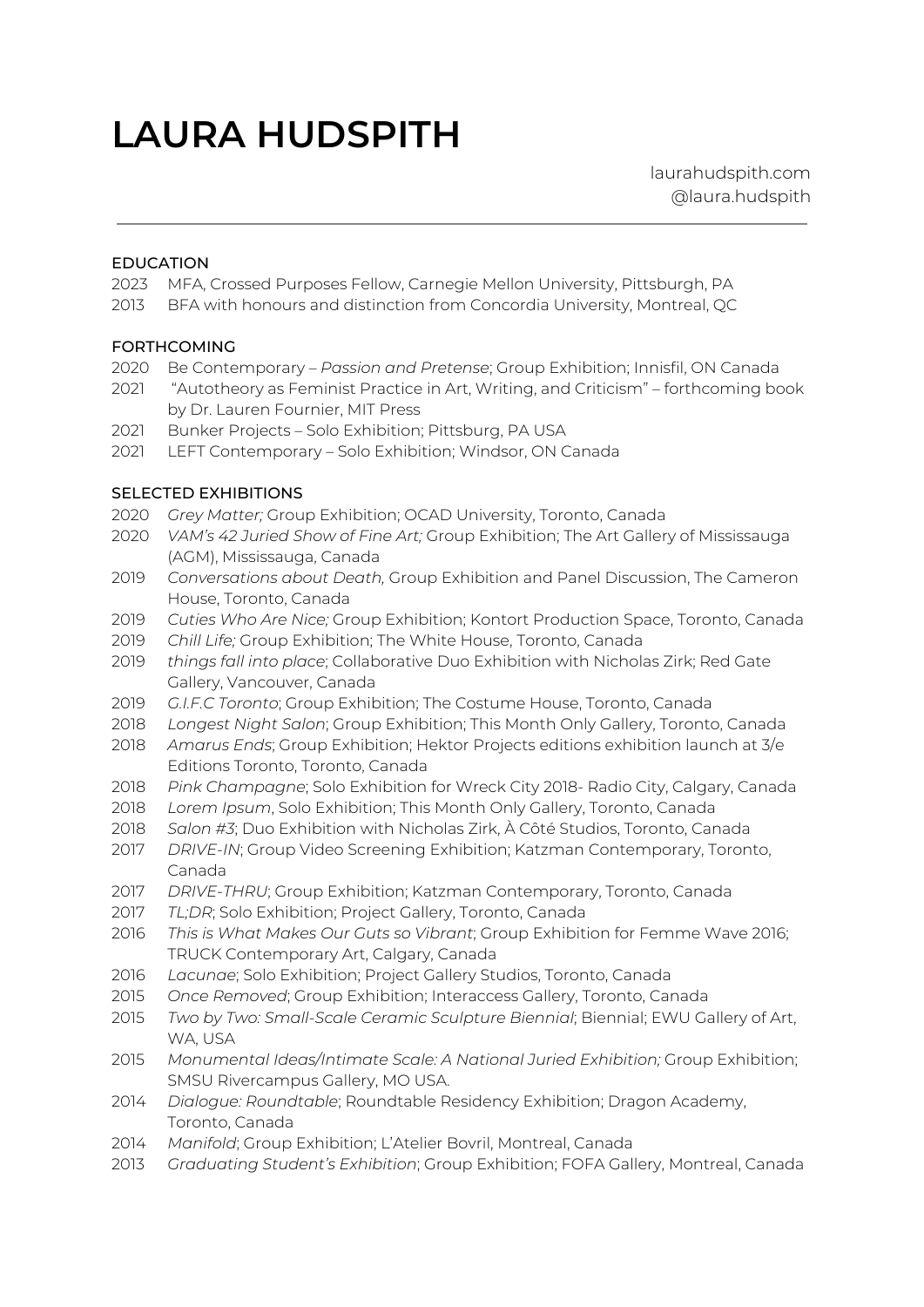- 2013 *Still Standing*, Juried Group Exhibition; Entrée des Artistes, Montreal, Canada
- 2013 *Approximate*, Group Exhibition; VAV Gallery, Montreal, Canada

# **RESIDENCIES**

- 2019 The James Black Gallery Guest Residency, Vancouver, BC, Canada
- 2018 WRECK CITY, Calgary, AB, Canada
- 2018 ACAD Summer Thematic Residency, Calgary, AB, Canada
- 2014 Red Lodge Clay Center, Red Lodge, MT, United States of America
- 2014 The Roundtable Residency, Toronto, ON, Canada

## HONOURS, AWARDS & GRANTS

- 2020 Elizabeth Greenshields Foundation Figurative and Representational Artist Grant
- 2020 Ontario Arts Council Visual Artists Creation Project Grant
- 2020 Canada Council for the Arts Explore and Create; Research and Creation Grant
- 2020 Visual Arts Mississauga Juror's Prize; VAM 42 Exhibition at the Art Gallery of Mississauga
- 2019 Toronto Arts Council Visual Artists Individual Practice Grant
- 2019 Toronto Arts Council Newcomer & Refugee Mentorship Grant [Mentor]
- 2017 Ontario Arts Council Visual Artists Creation Project Grant
- 2013 Concordia University Irene F. Whittome Prize in Studio Arts; Highest recognition for a graduating student in Fine Arts
- 2011 Concordia University Retired Faculty and Staff Scholarship

## CURATORIAL, ARTS ADMIN & TEACHING

| 2020          | Praxes, Quarantonics Digital Group Exhibition - Co-Curatorial project with |
|---------------|----------------------------------------------------------------------------|
|               | UK-based curator Róisín McQueirns                                          |
| 2020          | QuaranTonics; Digital Exhibition Platform - Founder & Curator              |
| 2019-2020     | Toronto Arts Council - Mentor to newcomer artist, Sedigheh Aledavood       |
| 2018-2019     | This Month Only Gallery - Guest curator with Nicholas Silvani & Morris Fox |
|               | across four solo and group exhibitions                                     |
| 2015-2018     | Roundtable Residency, Toronto - Board of Directors                         |
| 2015          | Ten.A.City, Toronto. Emerging artist mentorship program – Co-Founder &     |
|               | Director                                                                   |
| 2014          | Manifold, L'Atelier Bovril, Montreal – Co-Curator with Simone Blain        |
| 2011          | Material Flux, Galerie Rye, Montreal - Exhibition Director                 |
| $2010 - 2013$ | City of Cote St. Luc Arts Program - Ceramics Area Instructor               |
|               |                                                                            |

# SELECTED REVIEWS, FEATURES & CATALOGUES

2018 Dalmer, Brandon, Laura Hudspith, Rebecca Noone, Morris Fox, Katie Lawson, eds. Roundtable Residency: Artist Directory 2013–2018. 1st ed. Toronto, Ontario, 2018, p 28-29. 2018 Hudspith, L. Wreck City 2018; Artist Interview. "Road Pops - Episode August 3, 2018." CJSW; Road Pops. 2018 Aug 3. https://cjsw.com/program/road-pops/episode/20180803 2018 Bladon, N, Zibaei, E. (2018 Jul 3). Laura Hudspith. Influence Magazine; the June Collective, 1(1), 36-37.

2016 Hudspith, L. Femme Wave 2016; Artist Interview. "Art AF - Episode December 5, 2016." Art AF Podcast. 2016 Dec 5. https://cjsw.com/program/art-af/episode/20161205/ 2016 Raponi, Alex. "Laura Hudspith; Project Gallery," April 23, 2016. artistorian.com/#!Guest Post,Lacunae/zoom/q17v5/ dataItem-indk7ie7

2012 "Laura Hudspith: 12/2012", Interfold Magazine: Artist of the Month: December, 2012. interfoldmagazine.com/ featured-artists/laura-hudspith-122012

2012 "Obsession," Interfold Magazine, Issue 2, Concordia University, March 2012: 17, 61.